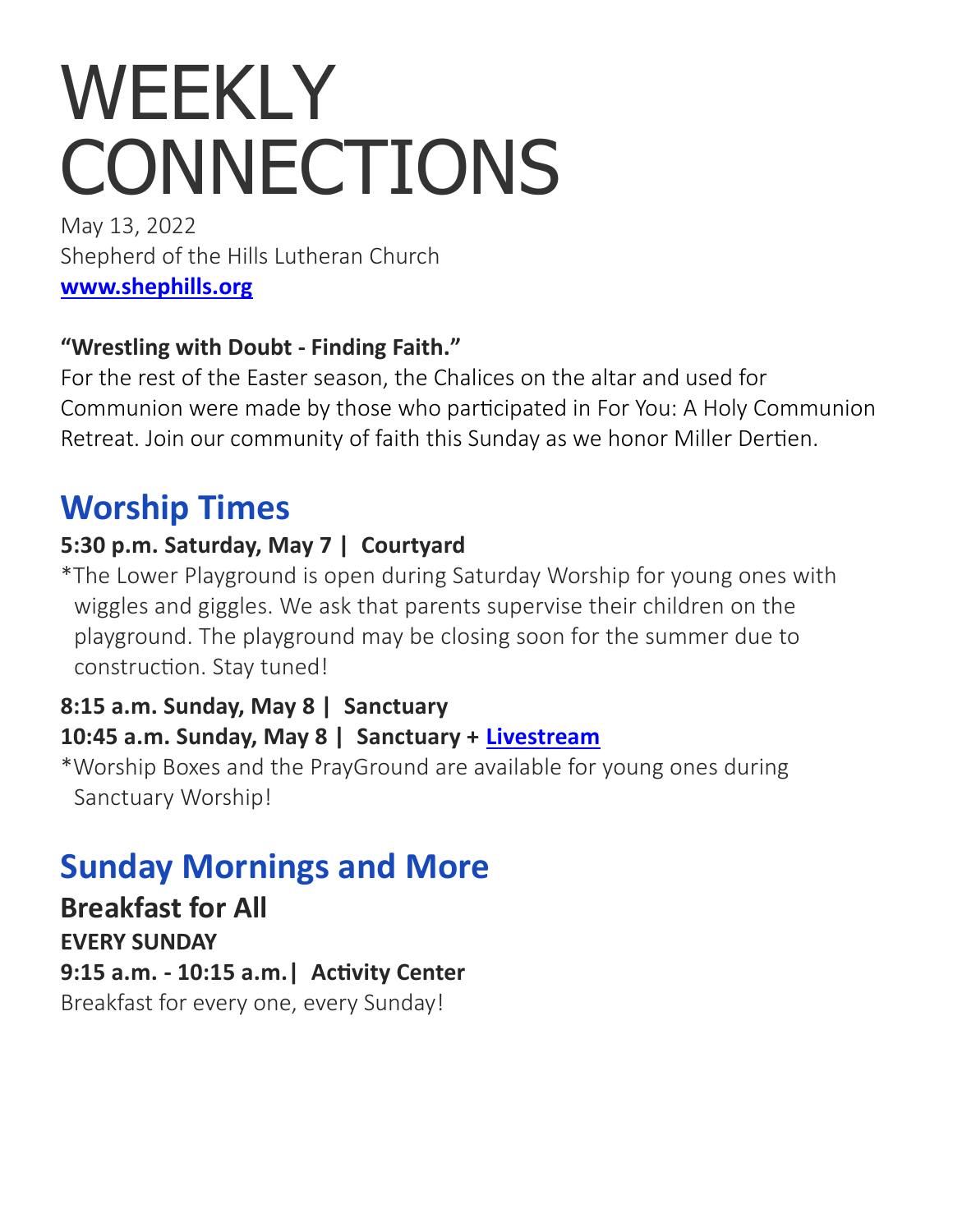#### **Adult Bible Study EVERY SUNDAY 9:30 a.m. | Library + Zoom** An in depth study of the week's scripture. Contact [Ruby Cadenhead.](mailto:rubies61@gmail.com) Zoom - Meeting ID: 882 7978 6819 Passcode: 267585 [Click here to join the Zoom](https://us02web.zoom.us/j/88279786819?pwd=Uytzc1NsT0xCWlM5dnVCMlBFZ1djUT09)

### **High Five Celebration THIS SUNDAY!**

### **9:45 a.m. | Courtyard**

High Five families celebrate our last day together before summer vacation! We'll have a bouncy house, sing some songs, and have breakfast together in the Activity Center.

Contact [Pr. Lauren.](mailto:lauren@shephills.org)

### **Youth**

#### **LAST SUNDAY BEFORE SUMMER**

#### **Noon | Activity Center**

Lunch and more for grades 9-12! Check the calendar below for upcoming summer activities!

Contact [Joel Timmons.](mailto:joel@shephills.org)

### **NextGen at Nite**

#### **LAST SUNDAY BEFORE SUMMER**

#### **7:00 p.m. | Activity Center**

Grades 5-8 meet in the Activity Center for Bible Study and games! Check the calendar below for upcoming summer activities! Contact [Joel Timmons.](mailto:joel@shephills.org)

# **Congratulations Joel Timmons!**

Joel Timmons, our Youth Director, has successfully concluded his studies at Austin Presbyterian Theological Seminary, receiving his Master of Divinity this Sunday. Walking alongside Joel on this journey has been the Shepherd of the Hills Faith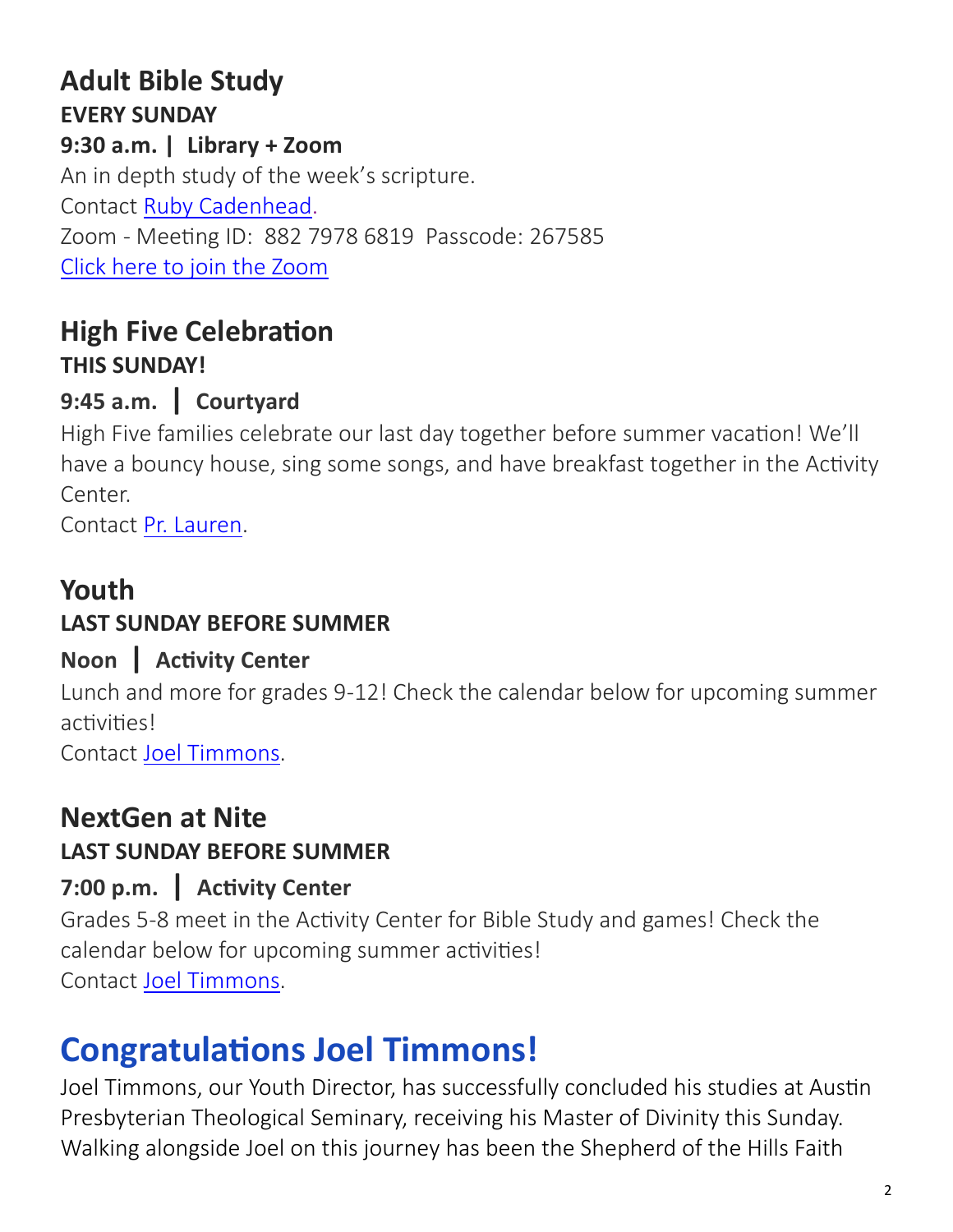Community, providing encouragement and financial support. Joel's achievement is due to his own hard work and the outpouring of generous love and support from others. Thank you Shepherd of the Hills for your generosity in helping to shape our future leaders, like Joel, in the Church!

# **Summer Calendar for Grades 5-12**

**Grillin' & Chillin' SUNDAYS IN JUNE: 5, 12, & 19 SUNDAYS IN JULY: 10 + 17 SUNDAYS IN AUGUST: 7 + 14 6:30-8:30pm | Activity Center** Dinner and games for Grades 5-12.

**Glacier Adventure Training Days WEDNESDAY IN JUNE: 29 WEDNESDAYS IN JULY: 6, 13, 20** 

#### **9:00am | Meet on Solomon's Porch**

Backpacking through Glacier National Park takes a lot of stamina. It's important for those going to be prepared to be pushed physically and mentally. To prepare, we have scheduled days in which we'll hike together.

## **Other Important Dates**

#### **CAMP CHRYSALIS: JUNE 19-24**

Pre-Registration complete.

**DAY CAMP W/ LUTHERHILL (GRADES: K-5): JULY 11-15**  High School volunteers needed! Contact [Joel Timmons.](mailto:joel@shephills.org)

#### **GLACIER ADVENTURE TRIP: JULY 23-30**

High School Youth will be on the move!

# **Summer Calendar for Young Families**

#### **Register Today! ShepHills Day Camp for Kids JULY 11 -15 9:00 a.m. - 2:00 p.m. (Kinder thru 5th)**

Trained counselors from Camp LutherHill lead camp activities onsite that foster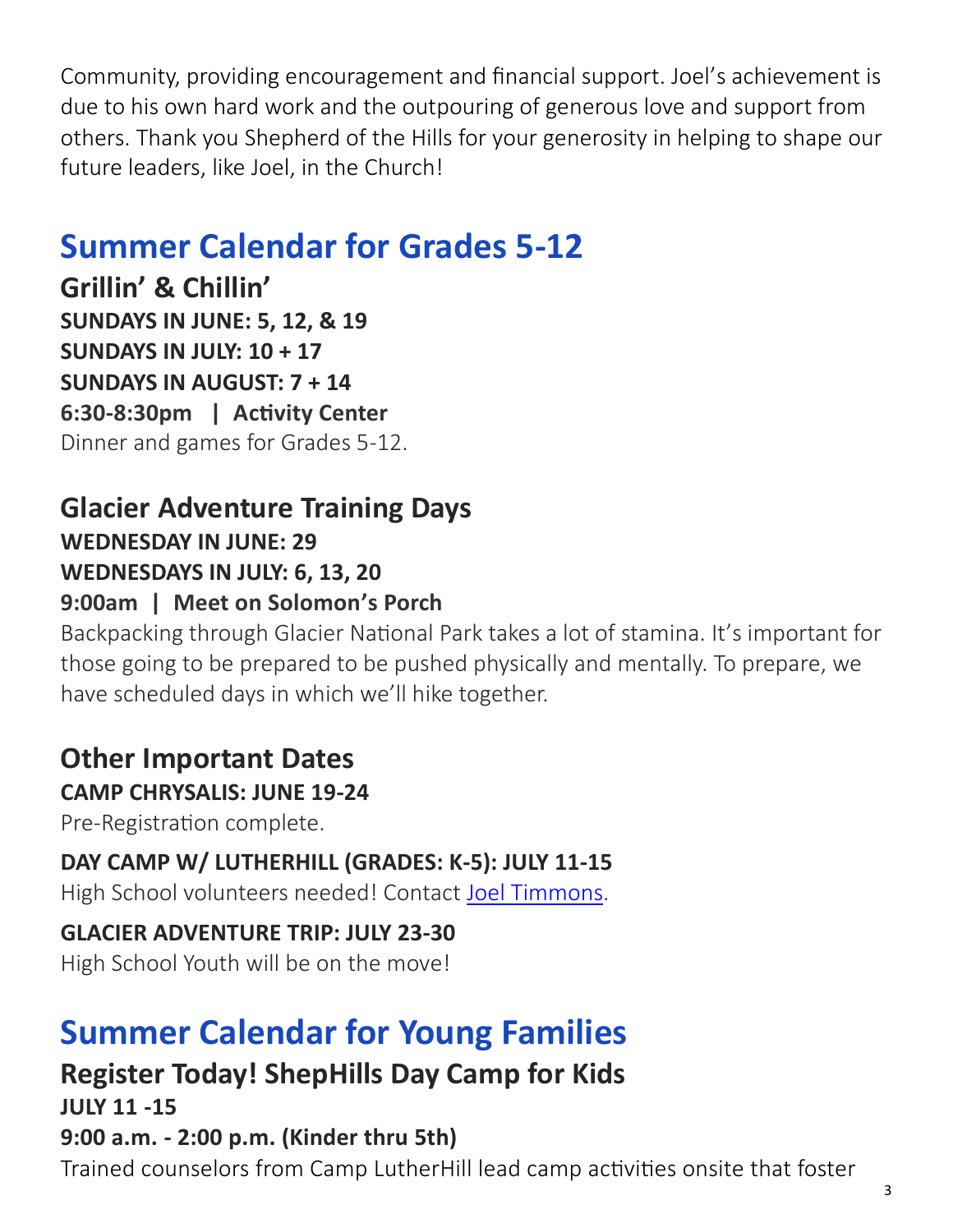### **Stay and Play Parties**

#### **Noon on Sundays, June 26, July 10 + 17, August 7**

Let's get to know each other! We provide lunch and supervised playtime so parents can relax and have fun too.

# **Summer Calendar for Adults**

### **"HEARD" Returns!**

#### **This June, stay tuned for dates and times.**

Let's continue learning about inclusion as we look forward to conversations with invited guests that give voice to people of color.

# **Next Weekend**

# **All Church Serve**

#### **NEXT SATURDAY, MAY 21**

#### **9:00 a.m. - 12:00 p.m. | Butterfly Center**

Help us move boxes and furniture into the on-site storage containers. There'll be breakfast if you get here early!

# **Cutting Cake + Breaking Ground**

#### **NEXT SUNDAY, MAY 22**

#### **10:15 | Courtyard**

Next Sunday is Groundbreaking for the Butterfly Center Renewal and Senior Recognition Sunday! Grab a shovel and some cake!

# **We[ekly Calen](http://onrealm.org/shephills)da[r](http://www.shephills.org/events)**

Go to Realm Events or the website for a full listing of events

### **Men's Breakfast**

#### **THIS SATURDAY, MAY 14**

#### **8:00 a.m. | Activity Center**

Tuck into some good grub and talk about current events.

Contact [Weldon Allison.](mailto:weldon.allison.46@gmail.com)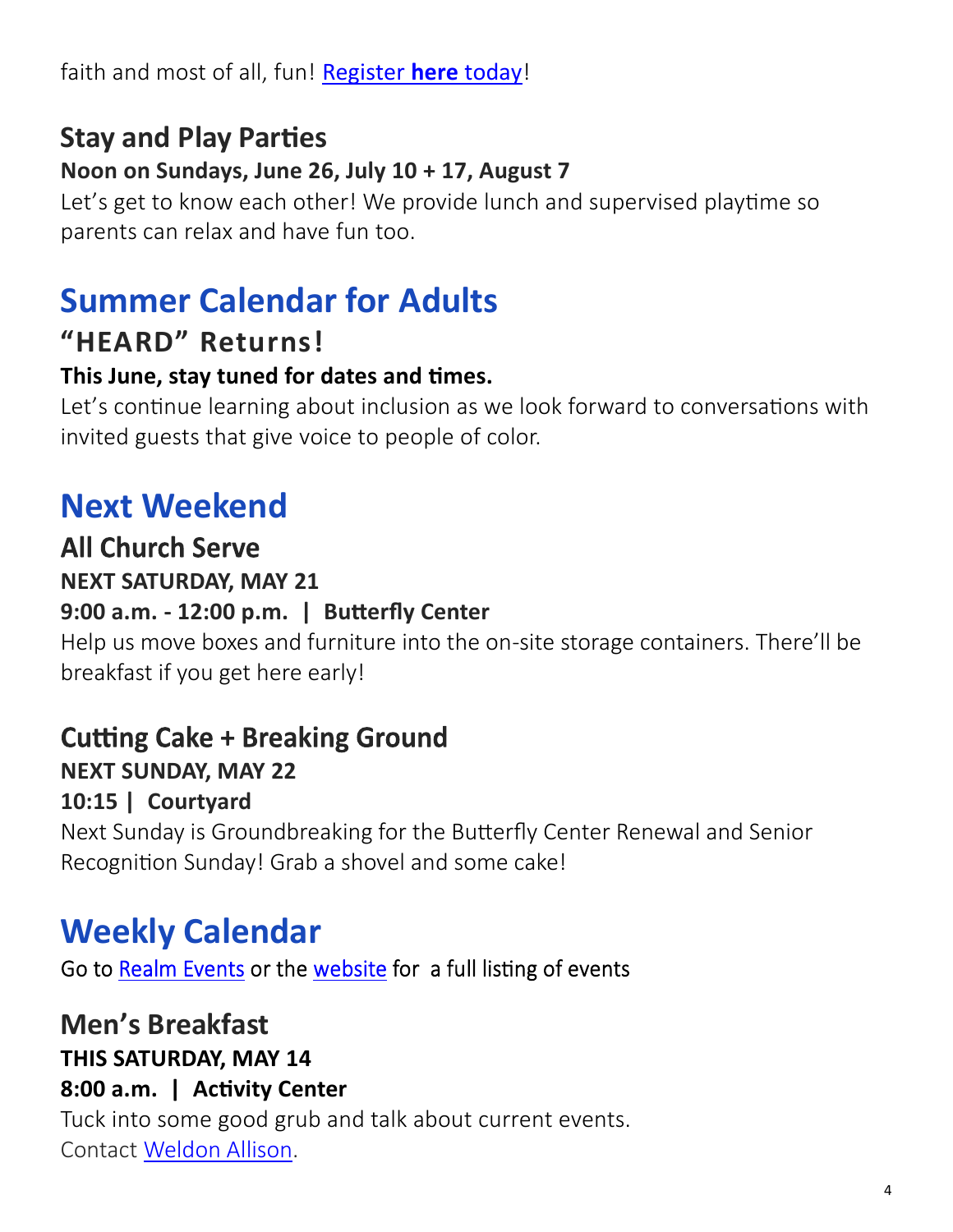#### **Quilting for Lutheran World Relief THIS SATURDAY, MAY 14 9:00 a.m. | Rm 205**  If you can tie a knot, you can help!

**Pickleball SATURDAYS 9:00.m. | Activity Center** Contact [Pr. Tom](mailto:tom@shephills.org) .

# **PALS (Parents of Addicted Loved Ones) EVERY MONDAY**

#### **7:00 - 8:30 p.m. | Library + Zoom**

You can now join us on Zoom! The free weekly meetings are for parents and family members (over the age of 18) of loved ones who struggle with addiction. You are not alone!

Zoom Meeting ID: 821 4966 4802 Passcode: 347213 [Click here to join the Zoom](https://us02web.zoom.us/j/82149664802?pwd=UW1Tc3NOdEpQbXBSQlZWY0NMZ1J0QT09)

For more information about this group and others in the surrounding Austin area and other cities, visit the website, [www.palgroup.org](http://www.palgroup.org)

**Firm Believer Yoga TUESDAYS - NEW LOCATION! 5:30 p.m. | Rm 203 + [Zoom](https://us02web.zoom.us/j/88431433954?pwd=T2g1RG1JRk5xNUpEZ2VHd0FNUHFadz09) 10:30 a.m. Wednesday Bible Study | Library + [Zoom](https://us02web.zoom.us/j/83923102323?pwd=YTk4UFBjWWNjU1YzenJqeTNMaE0yQT09)** Contact [Richard Arndt.](mailto:richardlarndt@gmail.com)

**Pickleball TUESDAYS 5:30 p.m. | Activity Center**  Contact [Pr. Tom](mailto:tom@shephills.org) .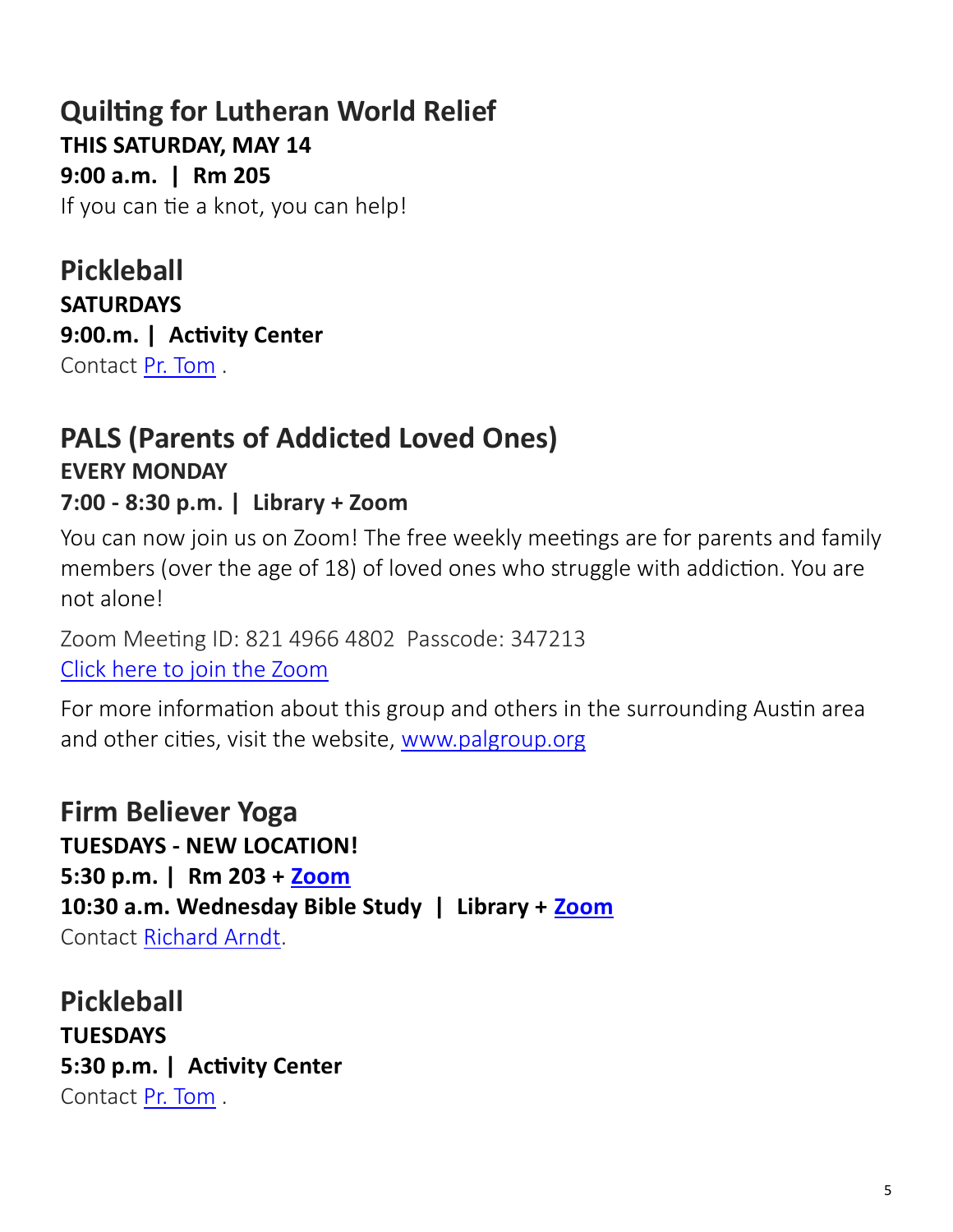**Wednesday Bible Studies WEDNESDAYS 7:30-8:00 a.m. Early Risers Bible Study | [Zoom](https://us02web.zoom.us/j/88431433954?pwd=T2g1RG1JRk5xNUpEZ2VHd0FNUHFadz09) 10:30 a.m. Wednesday Bible Study | Library + [Zoom](https://us02web.zoom.us/j/83923102323?pwd=YTk4UFBjWWNjU1YzenJqeTNMaE0yQT09)** Contact [Pr. Tom](mailto:tom@shephills.org) or [Pr. Lauren.](mailto:lauren@shephills.org)

# **Pentecost + 45th Anniversary**

**Pentecost Festival SUNDAY, JUNE 5 Noon - 2:00 p.m. | Courtyard** Come celebrate the birthday of the church and our church (it's our 45th anniversary!) with lunch, music, playtime, crafts and MORE!

# **Last Call for Rhine River Trip**

### **Christmas Rhine River Trip DEADLINE MAY 15**

Pr. Tom and Jeanne are looking to possibly host a Rhine River trip this Christmas season, and need to know if you're interested! The trip is planned for Wednesday, December 7 thru Sunday, December 16 and includes a 5-day cruise on the Rhine River with key historic stops and an additional 4-days sight-seeing via deluxe motorcoach visiting world famous Christmas markets in Cologne, Koblenz, Strasbourg, Rothenburg, Nuremburg and Munich. Contact [Pr. Tom.](mailto:tom@shephills.org)

# **Mariposa News**

#### **Shelia Pharis EXECUTIVE DIRECTOR OF MARIPOSA Finalist for Award**

Sheila Pharis has been recognized as a Phyllis Richards Icon For Youth Award Finalist for Professional Excellence from the **[Austin Guide Child Guide Center](https://www.austinchildguidance.org/news-events/blog-posts.html/article/2022/02/25/phyllis-richards-icon-for-youth-awards)**.

The Professional Excellence Award is for an individual who is dedicated to positive outcomes for children and teens by exemplifying excellence in their profession. Sheila was nominated by several individuals in our community recognizing her work and perseverance to provide support and quality childcare for families and teachers during the pandemic. Find out more by following Mariposa on [Facebook](https://www.facebook.com/mariposalearning/) (www.facebook.com/mariposalearning)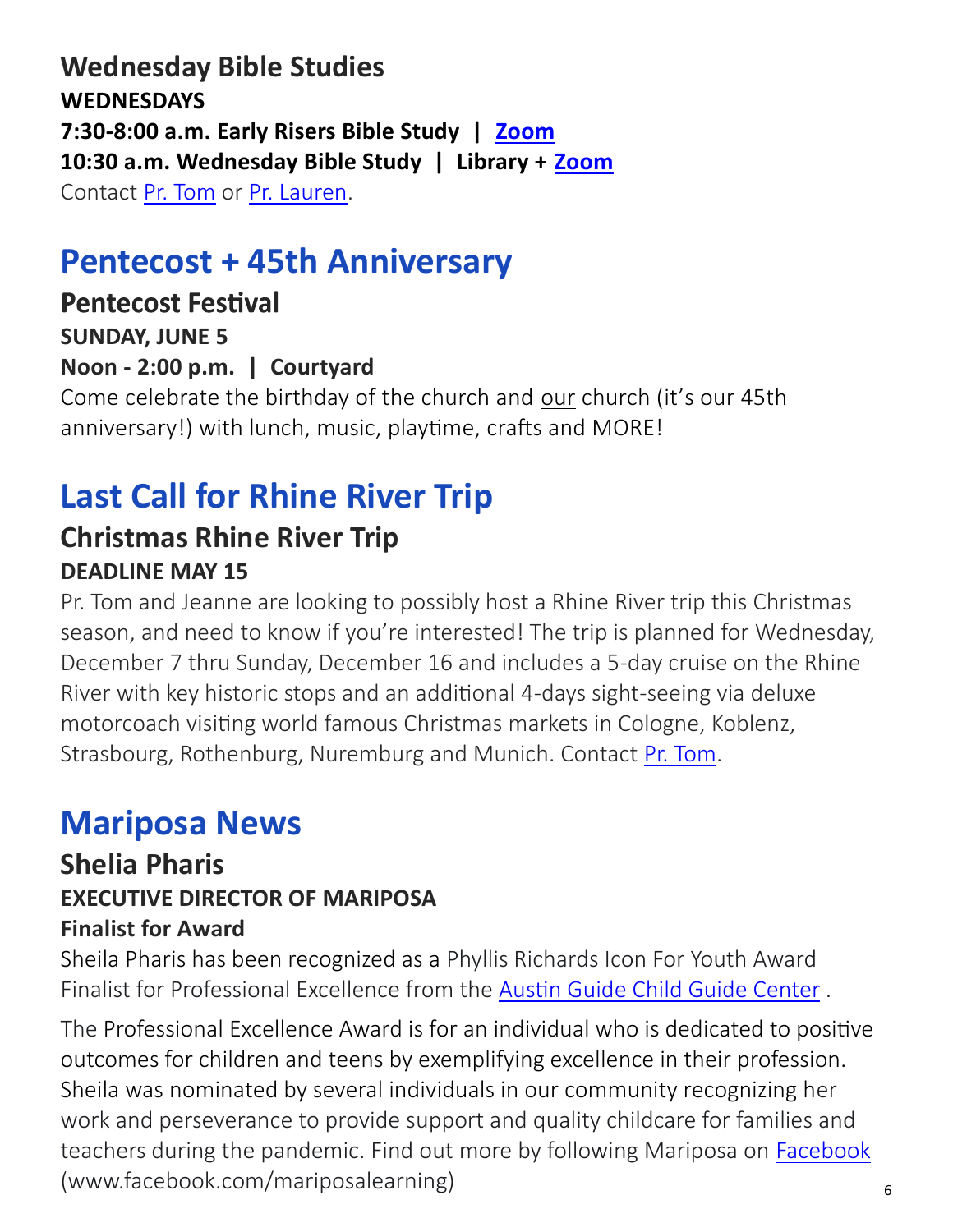# **Giving**

### **Last Opportunity for Baby Care Kits!**

As of this morning, we have received a total of \$2,960 in contributions toward LWR - Babycare kits! Our goal is \$5,000 for 100 kits, so we are well on our way! Please sponsor a kit for \$50, or make a contribution of any amount to the **[Babycare](https://onrealm.org/shephills/give/babycare-lwr)-LWR** [Fund](https://onrealm.org/shephills/give/babycare-lwr) .

Any questions? Please contact [Kathy Gerhardt.](mailto:kathnmark@gmail.com)

### **Bread for All (BFA) Food Pantry Collection**

**EVERY SATURDAY + SUNDAY**

**9:00 - 11:00 a.m. | Courtyard on Saturdays**

#### **8:00 a.m. - Noon | Gathering Space on Sundays**

#### Bread for All needs rice!

There has been a large uptick in new clients at BFA due to the rising cost of rent, food and gas. Please make it part of your weekly routine and drop off diapers and non-perishable food donations for Bread for All Food Pantry, a ministry of Austin City Lutherans.

### **Beyond Capital Fund Appeal**

**Giving keeps growing!** 120 Households are participating, with \$2,175,761 given and pledged to date towards our \$3 million goal. [Click here](https://shephills.org/beyond/) to learn more and make your pledge. Want to give some sweat equity? Come to All Church Serve and help us. Learn more under Calendar Events. Thank you for being a part of our future!

### **Regular Giving**

[Click here](https://shephills.org/give/) to stay current with your giving or make a one-time gift. Thank you for giving freely and joyfully! If you would like to pledge, please use this this **online** [pledge card,](https://shephills.org/pledge/) or mail in a paper pledge card to 3525 Bee Caves Rd., 78746.